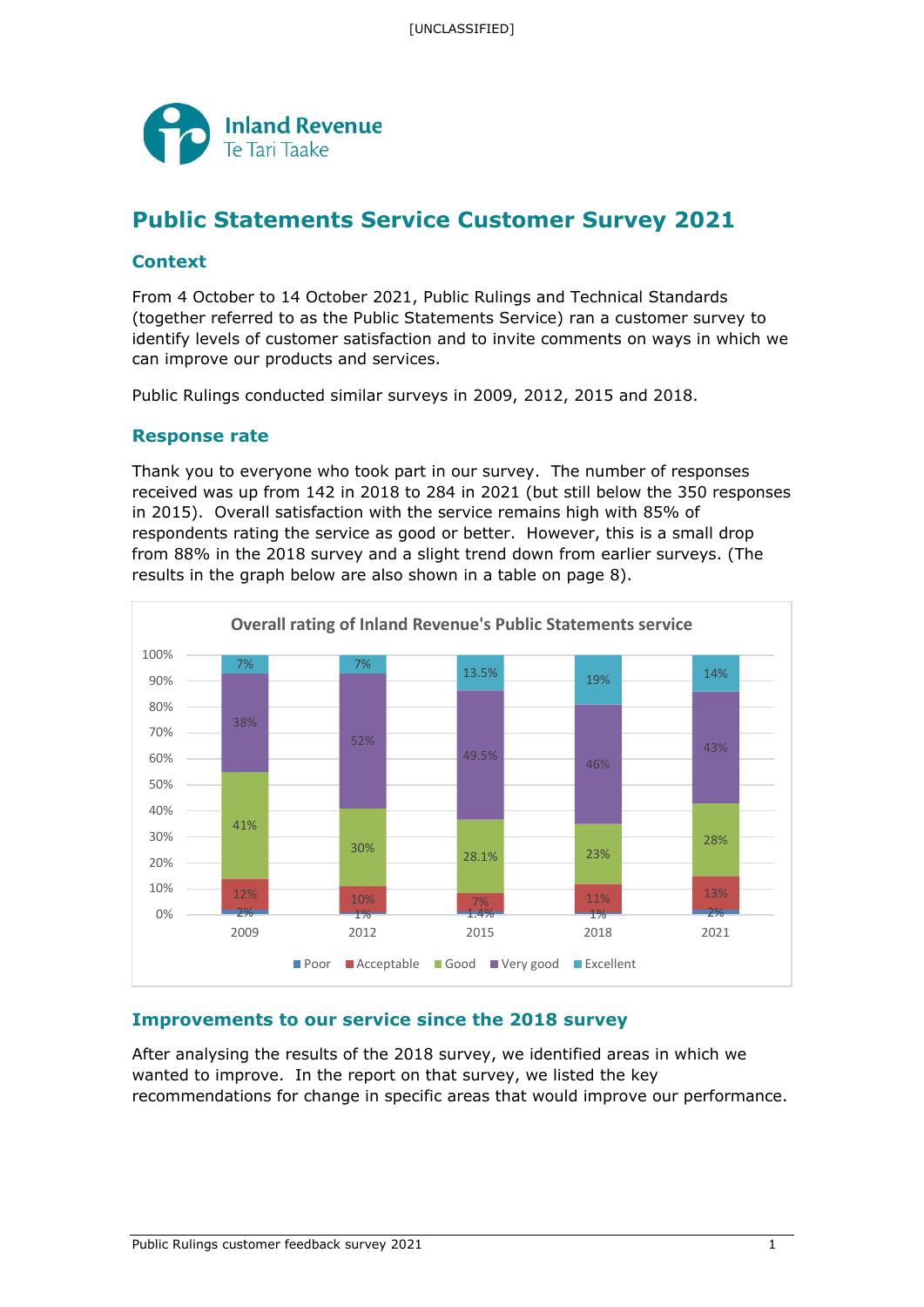We have delivered on most of the recommendations for change. It is disappointing to see a decrease in satisfaction overall but pleasing to see our continued focus on improving our items' presentation (making things simpler and easier to understand), our efforts to improve our timeliness around getting items advanced and finalised and the attention we give to our consultation process, have resulted in improved scores.

The main areas of focus have been:

- brevity and clarity
- relevance
- communication

#### **Brevity and clarity**

We have focused on improving the brevity and clarity of our items by:

- the use of fact sheets to accompany draft items and/or as a final product to accompany the finalised item.
- the use of appendices for legal analysis where appropriate.
- ensuring diagrams and flow charts are increasingly part of the summary section to assist customers.

#### **Relevance**

We have made progress on engagement with the work setting process. We have strengthened our internal connections to better align with Inland Revenue's areas of focus and priorities. Externally, we routinely ask for suggestions for the work programme and consult directly with industry groups to identify items for the work programme. We have tried to include more borderline examples in our items to provide more certainty where appropriate. This remains an area of focus for us.

#### **Communication**

We have treated internal to Inland Revenue submitters more like our external customers and have seen significant improvements in satisfaction levels. We have made progress in aligning the Public Rulings and Technical Standards processes. Both units now show items out for public consultation in the public fortnightly newsletter, use editorial services and have a single email address for the receipt of submissions. We have a new "highlights" space on the home page of the Tax Technical website. We use this to advise when consultations are about to close and provide other tax technical updates.

#### **Highlights from the 2021 survey**

As noted earlier, there has been a 3% decrease in the overall rating since 2018. There has however been an average increase of 1.6% in positive responses ("sometimes", "usually", "always"). Areas that improved are:

- items are clearly presented and formatted
- items are completed in a timely manner
- the opportunity to comment on consultation drafts
- our communication during and after consultation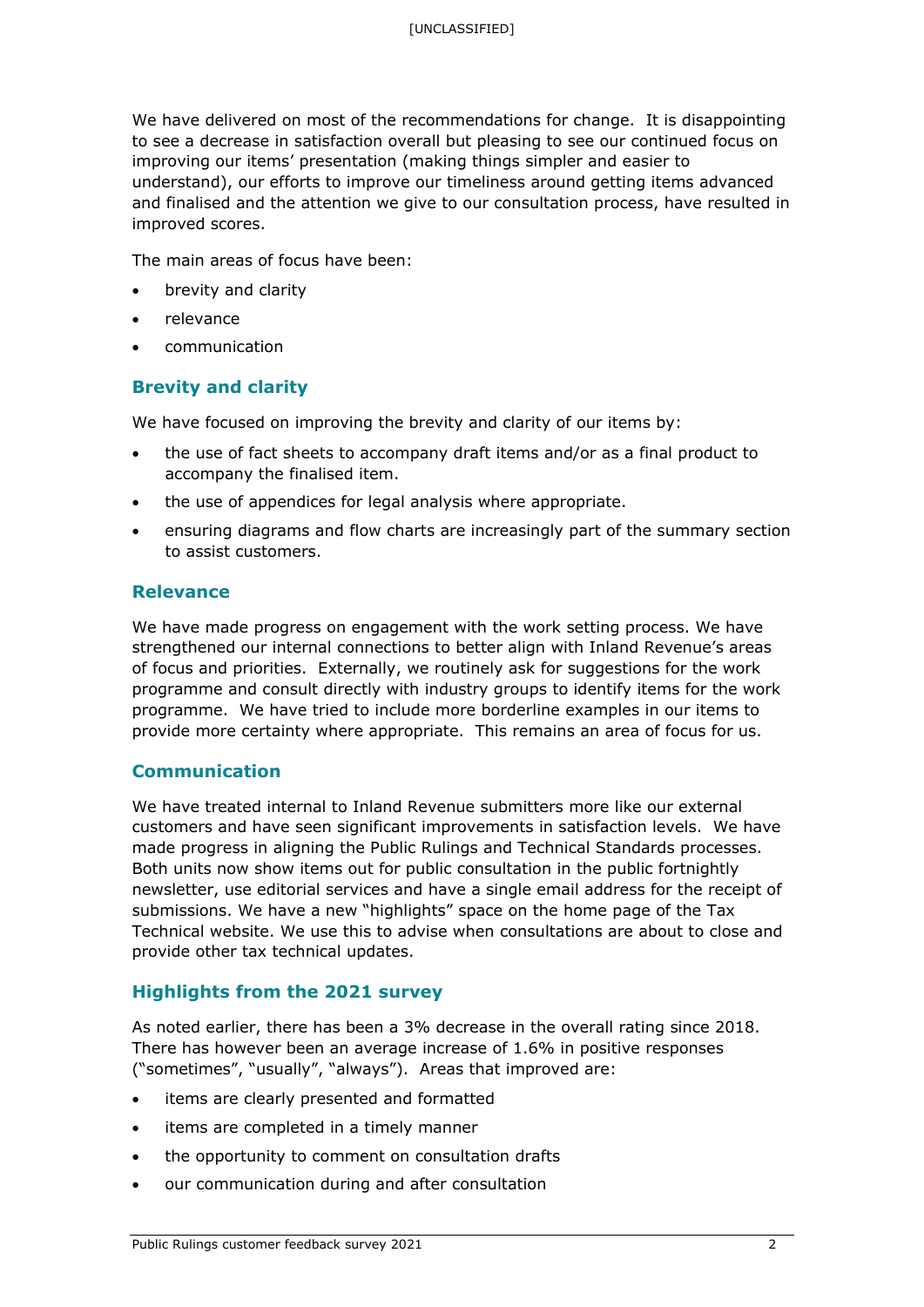• our consideration of feedback on drafts

Two areas that maintained a high rating across the 2018 and 2021 surveys are:

- relevance and usefulness of our items (98%)
- sound technical thinking (98.5%)

#### **Areas of focus from the 2021 survey**

Considering both the scores and the comments, the main areas for focus are:

- continuing to focus on the brevity and clarity of our items
- continuing to focus on ensuring the relevance and usefulness of our items
- how we communicate
- timeliness of and approach to consultation
- enhancements to the survey itself

We have identified specific actions in these areas.

# **Brevity and clarity**

We aim to:

- more routinely provide a fact sheet to accompany our longer or more complex items
- more routinely use appendices for legal analysis where this would improve the readability and layering of the information
- continue to make the summary section of our items more useful
- continue to use diagrams, flowcharts and other visual aids to help people understand our items

### **Relevance and usefulness**

We aim to:

- explore with professional groups how we can broaden participation in identifying work programme items
- explore how we can better align the work programme with Inland Revenue's areas of focus and business priorities eg support compliance campaigns with technical guidance
- continue to involve professional bodies and submitters earlier in the process to ensure that our items cover the issues and circumstances of most relevance to them and include real world examples
- continue to try to include more borderline examples in our items where this is possible plus use "safe harbours" to raise certainty wherever possible
- consider including fuller and deeper analysis of significant opposing views in our items so it is apparent they have been considered and why not agreed to.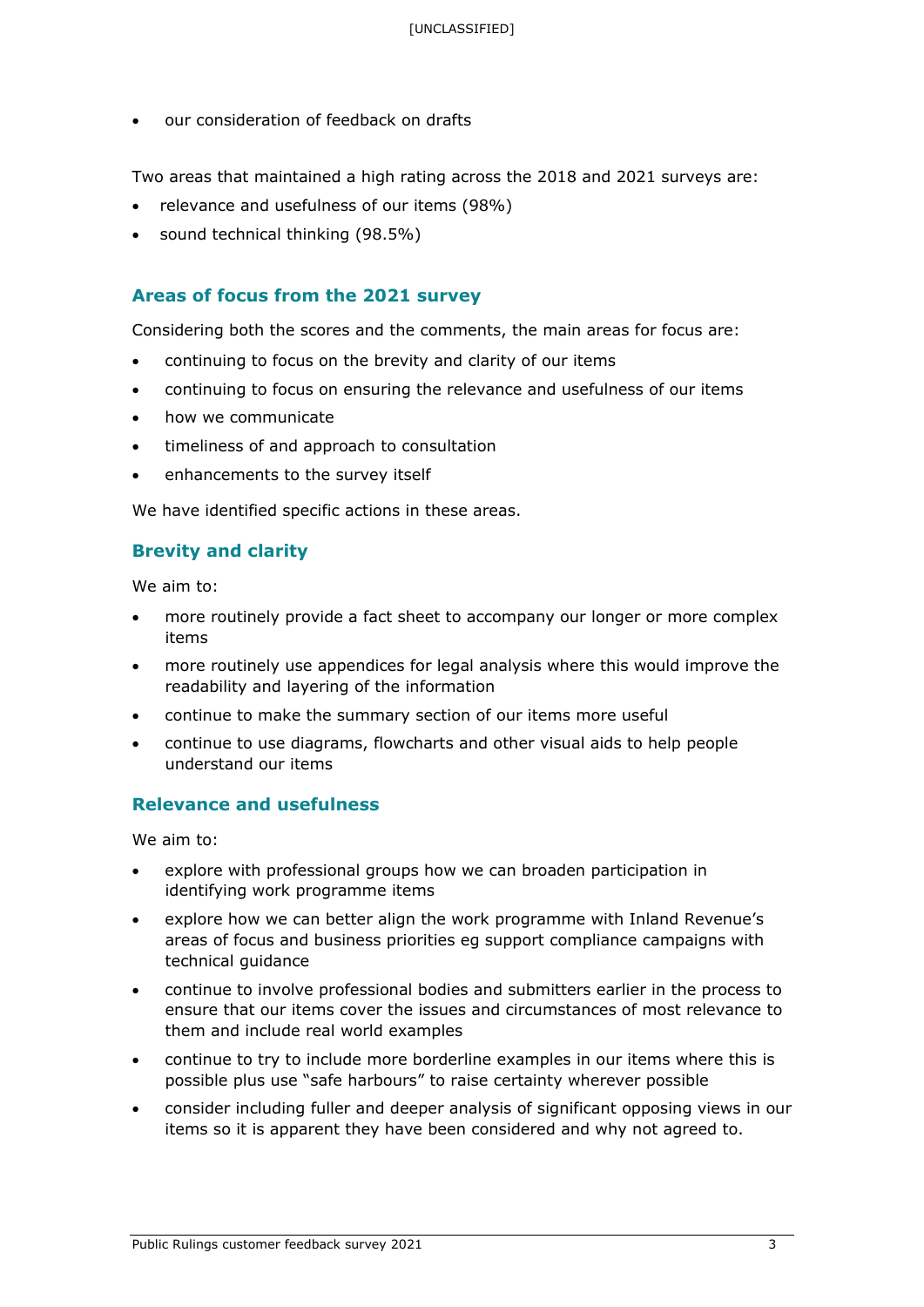# **Communication**

We aim to:

- continue to encourage and support internal staff to submit on drafts
- explore providing a "short form" feedback option to external submitters
- provide better updates on items that have finished consultation but are yet to be finalised

# **Timeliness**

We aim to:

- revisit internal consultation and how we do this most effectively
- smooth out consultation so we are not sending too many items for external consultation at once

#### **Survey**

For subsequent surveys, we will:

- review the questions to see if the survey might be shortened
- include a guide on time required to complete the survey
- explore whether we can capture partially completed survey responses

# **Response highlights**

The graph below shows the results from the 2015, 2018 and 2021 surveys. We made a few slight changes to the numbering in 2021 and introduced a N/A (not applicable) option. We asked you to rate each of the questions 2-17 on a scale of 1 (never) to 5 (always) with an option of 6 (N/A). The N/A responses were removed and the graph represents the 1 to 5 average ratings as in the past surveys. The 2021 responses for each of the 15 questions are shown in detail in the Appendix.

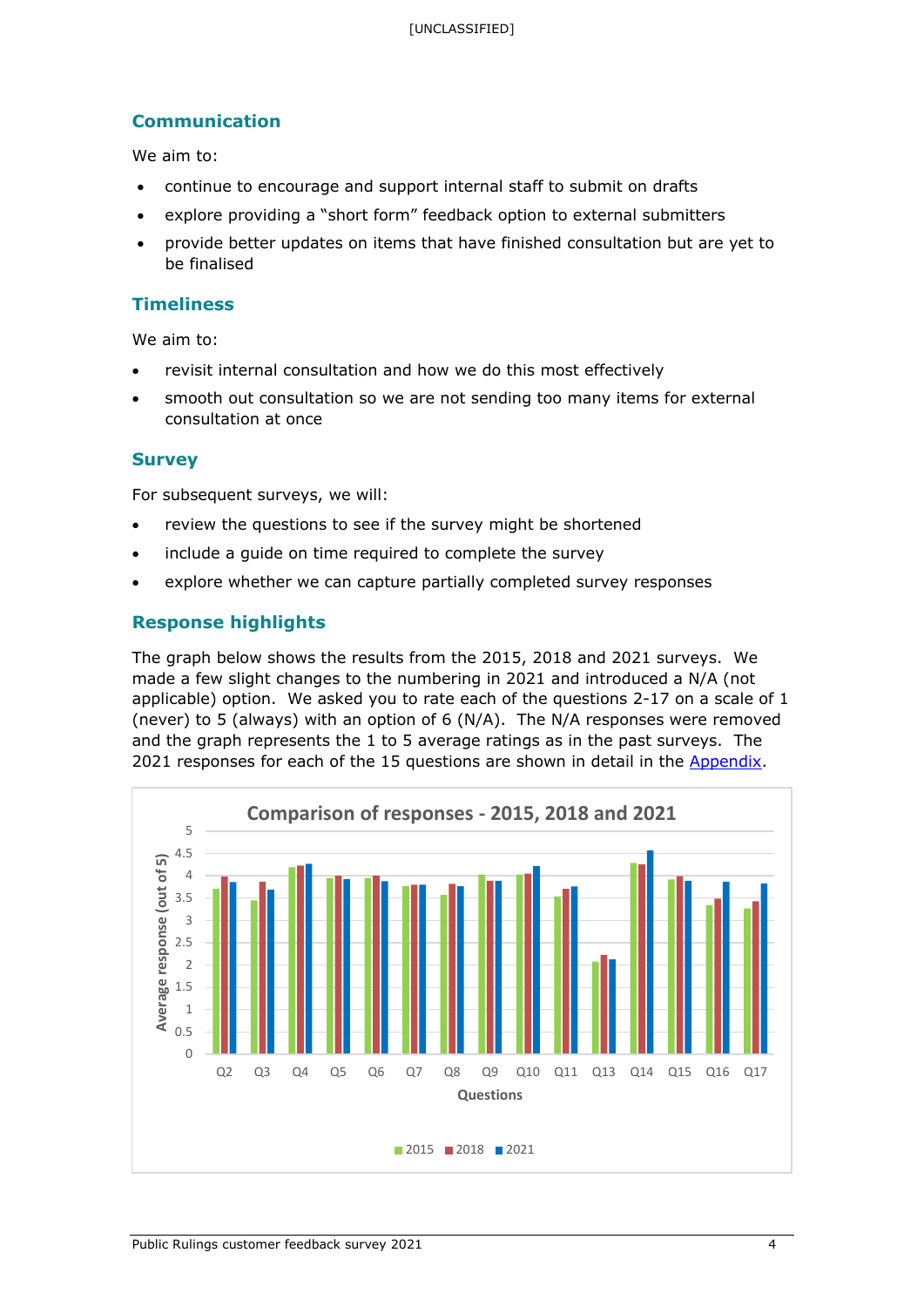It should be noted due to renumbering and splitting a past year question that combined both impartial decision making, and the consideration of all arguments and viewpoints into two questions, the previous year's results are the same for Q5 and Q6.

**Questions 2, 3, and 8:** For many years, the relevancy of our items has been an area identified by Public Rulings as requiring added effort. Although we still score highly here, it appears from the 2021 results that we need to keep up the focus given less of you have selected "always" useful and more have selected "sometimes" useful.

**Question 4:** You continue to rate us high in demonstrating sound technical thinking, research, and analysis.

**Question 5, 6, and 7:** While still maintaining a good rating, we have seen some small decreases in the areas of:

- impartial decision making
- considering all arguments and views
- making our items easy to understand and apply.

Of note there has been a small increase in the number of external respondents telling us we are rarely or never impartial.

**Question 9:** We continue to maintain a good rating in removing uncertainty and improving compliance, but you have told us to provide more borderline examples in our items.

**Question 10:** You continue to rate us highly on presentation and format. We expect that this response may reflect the new templates we are using for our items following the launch of our tax technical website. We intend to continue our focus on improving the clarity and brevity of our items.

**Question 11:** The survey shows we are maintaining our level of satisfaction with the timeliness of our items. Your feedback does tell us we need to keep you informed of progress on items consulted on but not yet completed, particularly when there have been delays.

**Questions 13, 14 and 15:** As was the case in previous surveys, you value the opportunity to consult on draft items and the timeframes for responding are about right most of the time. We do however need to work on introducing easier methods for you to provide feedback to us.

**Questions 16 and 17:** There were significant increases in satisfaction with our communication during and after the consultation process and that you feel your feedback is appreciated and fairly considered. We will continue to improve how we inform you of items consulted on but not yet finalised.

#### **Further survey information**

In addition to the 15 questions discussed above, we also asked you about:

- how you access our public items
- the best things you like about our service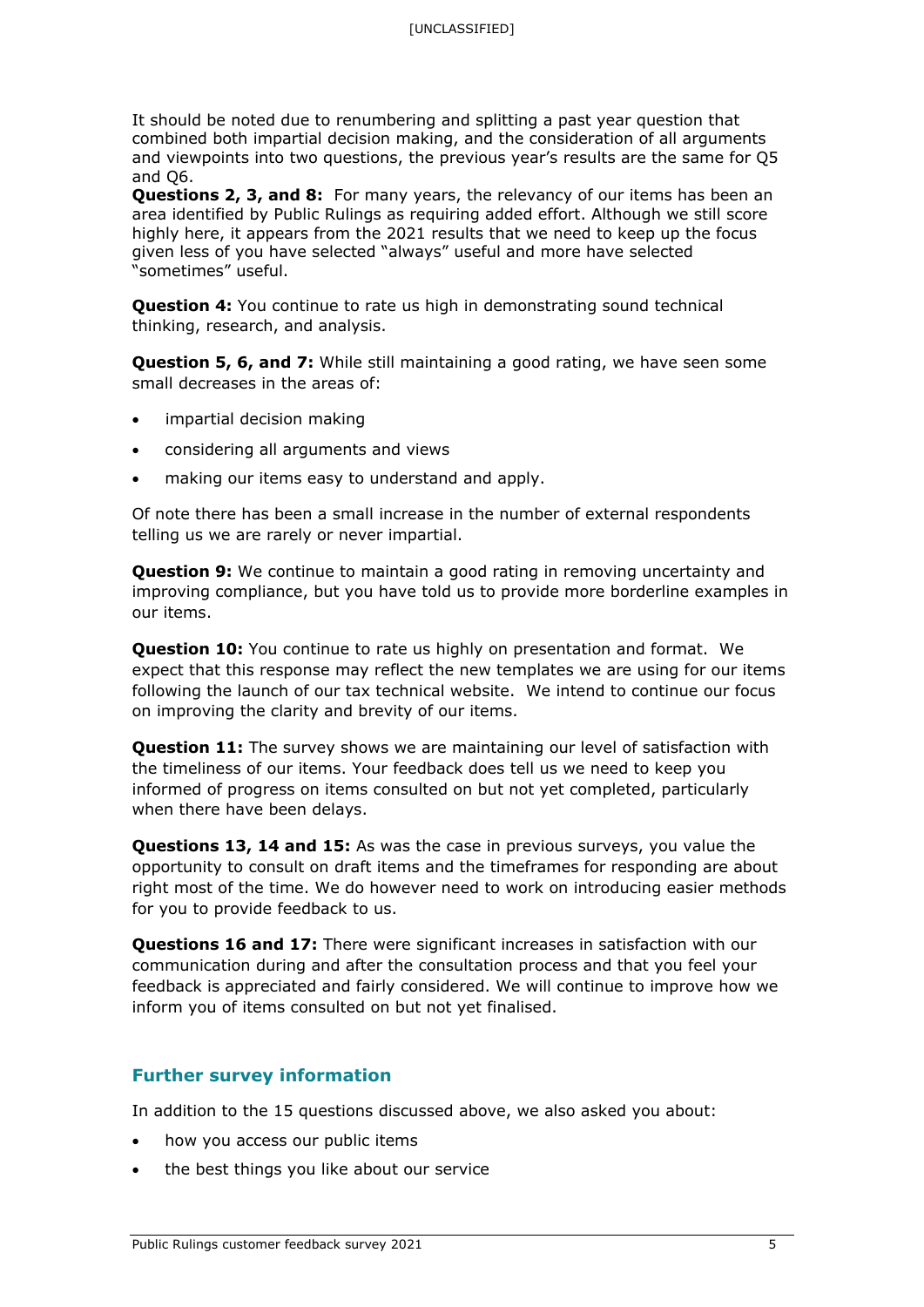- the areas where we need to improve
- whether we should issue more public items
- the overall rating of our service.

We have set out the main themes from your responses in each of those areas below. Additionally, we have summarised the further comments you provided on how we could improve our products and processes. Finally, we show a high-level breakdown of the organisations that you work for.

#### **Accessing public items**

This is now in two parts.

Question 18 asked you where you liked to hear and read about consultation drafts and finalised items. Multiple places could be selected. Question 19 (a new question) then asked you to select 1 place you preferred to hear and read about consultation drafts and finalised items.

63% of you prefer the Public Consultation notification emails with links to the items on our tax technical website.

65% of external respondents and 58% of internal respondents chose this option.

#### **The best things about our service**

We were very pleased to receive positive feedback on the items we produce and the way we go about producing them. Although we acknowledge there is still room for improvement, recurring themes in the responses were about:

- Brevity / clarity / relevance improving
- Certainty / compliance
- **Communication**

These themes were also evident in the 2018 survey. Here is a sample of your comments:

#### **Your comments**

"well written, nicely presented. Summaries are generally good, particularly on the very long items." (External respondent)

"Clear, concise and well-researched." (External respondent)

"The guidance provided by these statements is great.  They provide certainty and direction for both staff and the public. The examples within the statements are particularly helpful." (Internal respondent)

"It gives notifications about the various consultations and finalised statements considered and published by IR. Majority of the issues covered are very topical and relevant. The statements themselves are a good form of reference point to refer to clients in instances where they disagree" (External respondent)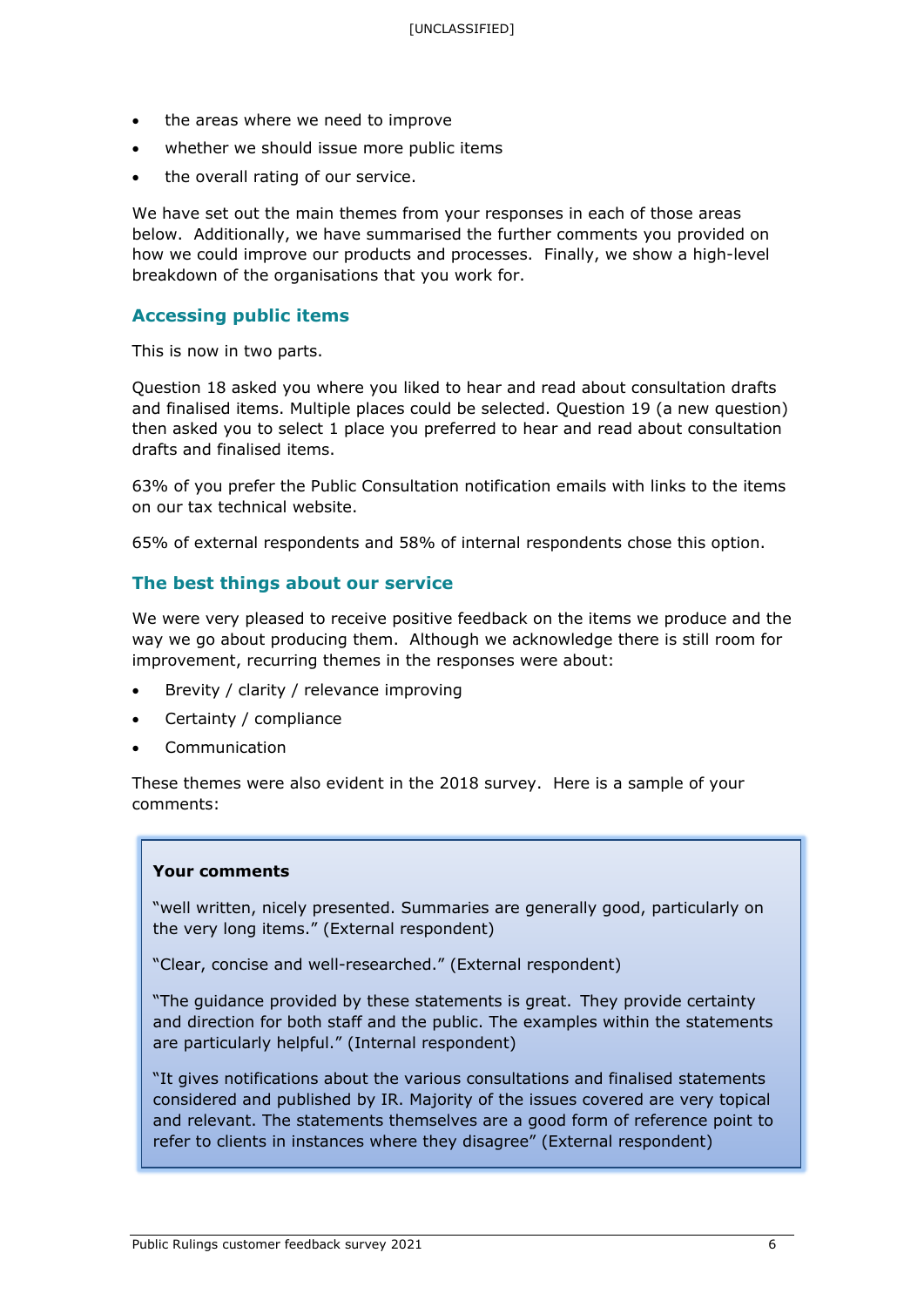#### **The areas where we need to improve**

Even though we received positive comments about the relevance, brevity and clarity of our items, these remain the areas where we also need to continue to improve.

A recurring comment was about including examples closer to the line – grey areas – with more of a focus on practical examples.

This was also a theme from comments in 2018.

You also told us:

- we need to engage more with practitioners who operate "in the real world"
- to use plain English and reduce the length of items

We have noted above several areas of focus that we hope will improve the brevity, clarity and relevance of our items and will continue to focus on recommendations made in earlier surveys.

Here is a sample of your comments:

#### **Your comments**

"Try to get more precise. Incorporate broader views of the law - i.e. Public Statements only incorporate an analysis of law, if there was more of a practical "what does this mean in practice" part to the statements this would be helpful so the advice is more of a "one stop shop" for a particular topic." (External respondent)

"Moving away from black and white examples and also having some "grey area" or trickier ones too." (External respondent)

"Creating documents which can be clearly understood by professionals and general taxpayers." (Internal respondent)

"Real life examples, practical solutions." (External respondent)

"More input from small business that operate in the real world." (External respondent)

"Focuses on more important areas where there is much uncertainty and less on very minor issues." (External respondent)

"Reducing the number of words, [use] plain English with clear statements that cannot be misunderstood." (Internal respondent)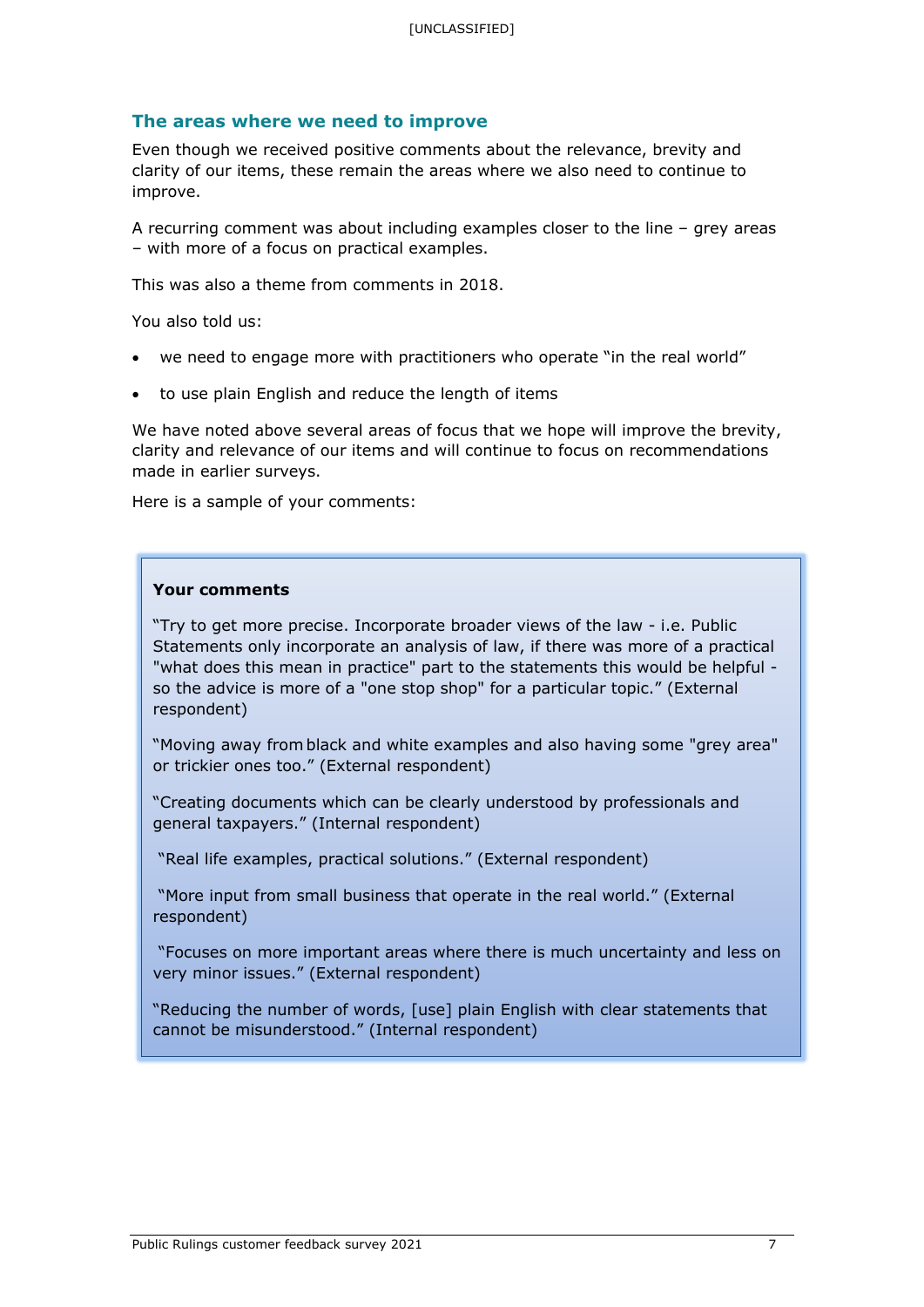# **Inland Revenue should issue more public rulings and statements**

45% of you thought we should issue more rulings and statements provided we are sufficiently resourced to do so without compromising quality. This is up 2% from the 2018 result.

55% answered "No" compared to 43% in 2018. It should be noted only 3% did not offer an answer compared to 14% in 2018 that didn't know or provided an answer other than yes or no.

At this stage there are no plans to increase the number of items – the focus will continue to be on working on the most relevant topics.

#### **Overall rating of our service**

As noted earlier, overall 85% of you rated the service as positive – i.e., either good, very good or excellent. This figure represents a small decrease from 88% in 2018 (91% in 2015 and 89.3% in 2012) and reflects a trending down overall. There was a corresponding increase of 2% of you who considered the service to be only "acceptable" and a 1% increase in those rating the service as "poor".

|             | Rating (%)  |                   |      |                  |                  |  |  |  |  |  |  |
|-------------|-------------|-------------------|------|------------------|------------------|--|--|--|--|--|--|
| <b>Year</b> | <b>Poor</b> | <b>Acceptable</b> | Good | <b>Very good</b> | <b>Excellent</b> |  |  |  |  |  |  |
| 2021        | っ           | 13                | 28   | 43               | 14               |  |  |  |  |  |  |
| 2018        |             | 11                | 23   | 46               | 19               |  |  |  |  |  |  |
| 2015        |             |                   | 28   | 49               | 14               |  |  |  |  |  |  |
| 2012        |             | 10                | 30   | 52               |                  |  |  |  |  |  |  |
| 2009        |             | 12                | 41   | 38               |                  |  |  |  |  |  |  |

The results in the table below are also shown graphically on page 1.

#### **Details of survey respondents**

In terms of the profile of respondents, the 2021 survey shows a different mix from the 2018 survey.

The number of Inland Revenue staff has decreased 7% and small to medium tax agents/advisors has decreased 5%. The "small to medium taxpayer" group has gone up 7% and the "other" category has gone up 5%.

While there has been some shift in the groups responding, the large taxpayers, agents and advisor's group has remained fairly constant as has the small to medium sized taxpayers, agents, and advisor group.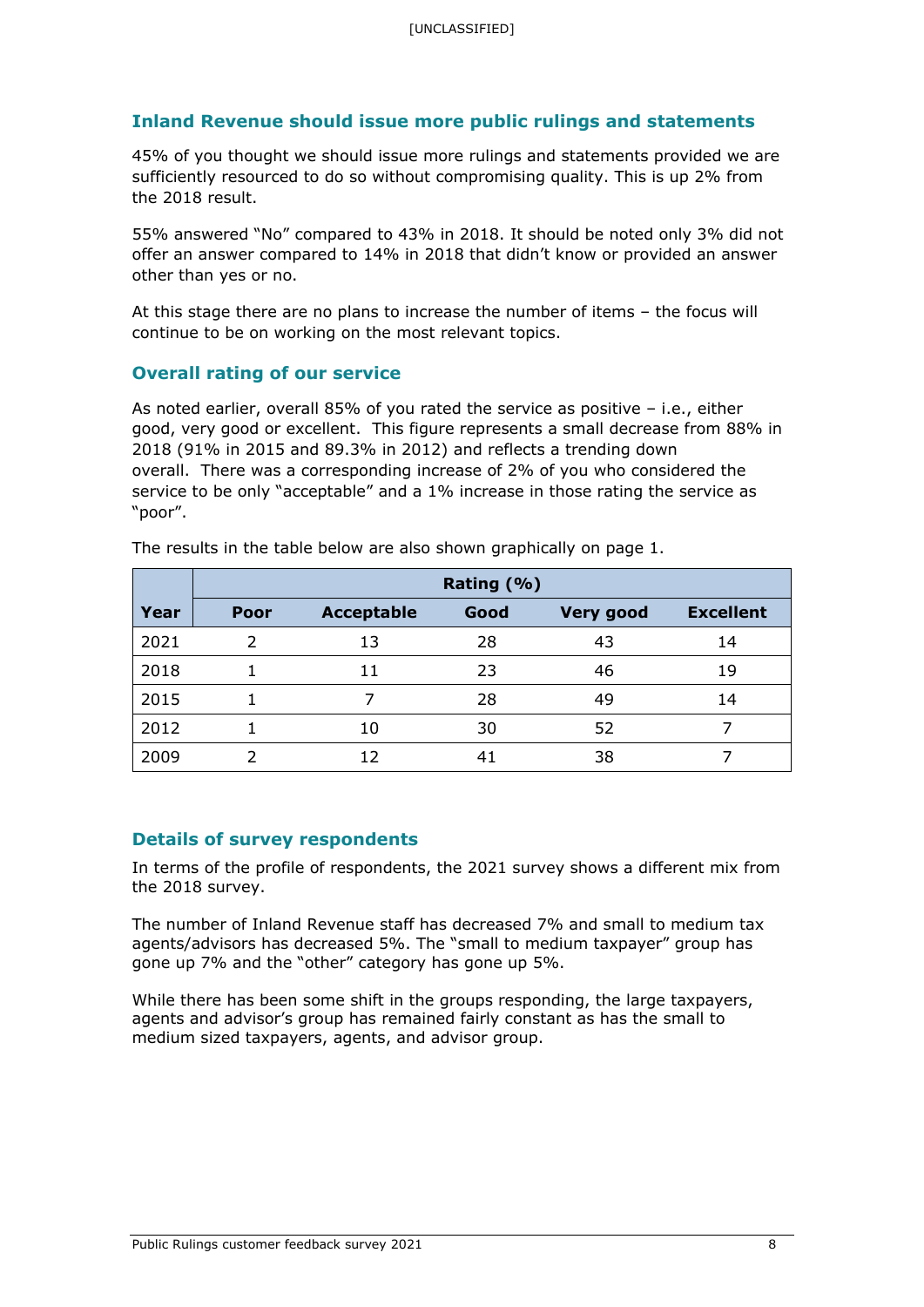

# **Conclusion**

Conducting the customer feedback survey for the fifth time has been a worthwhile exercise. It has again provided Public Rulings and Technical Standards with useful information regarding the current situation and how it has evolved since 2009. The 2012, 2015, 2018 and 2021 surveys have allowed Public Rulings to see if the changes we have made have had the desired impact. For the most part it appears they have. The 2021 results will again assist in continuing to improve our products and services.

The standout aspects of the feedback were that you really value the consultation process (and thought that had improved) but the items would be more useful if they addressed grey areas essentially through including more real-world examples.